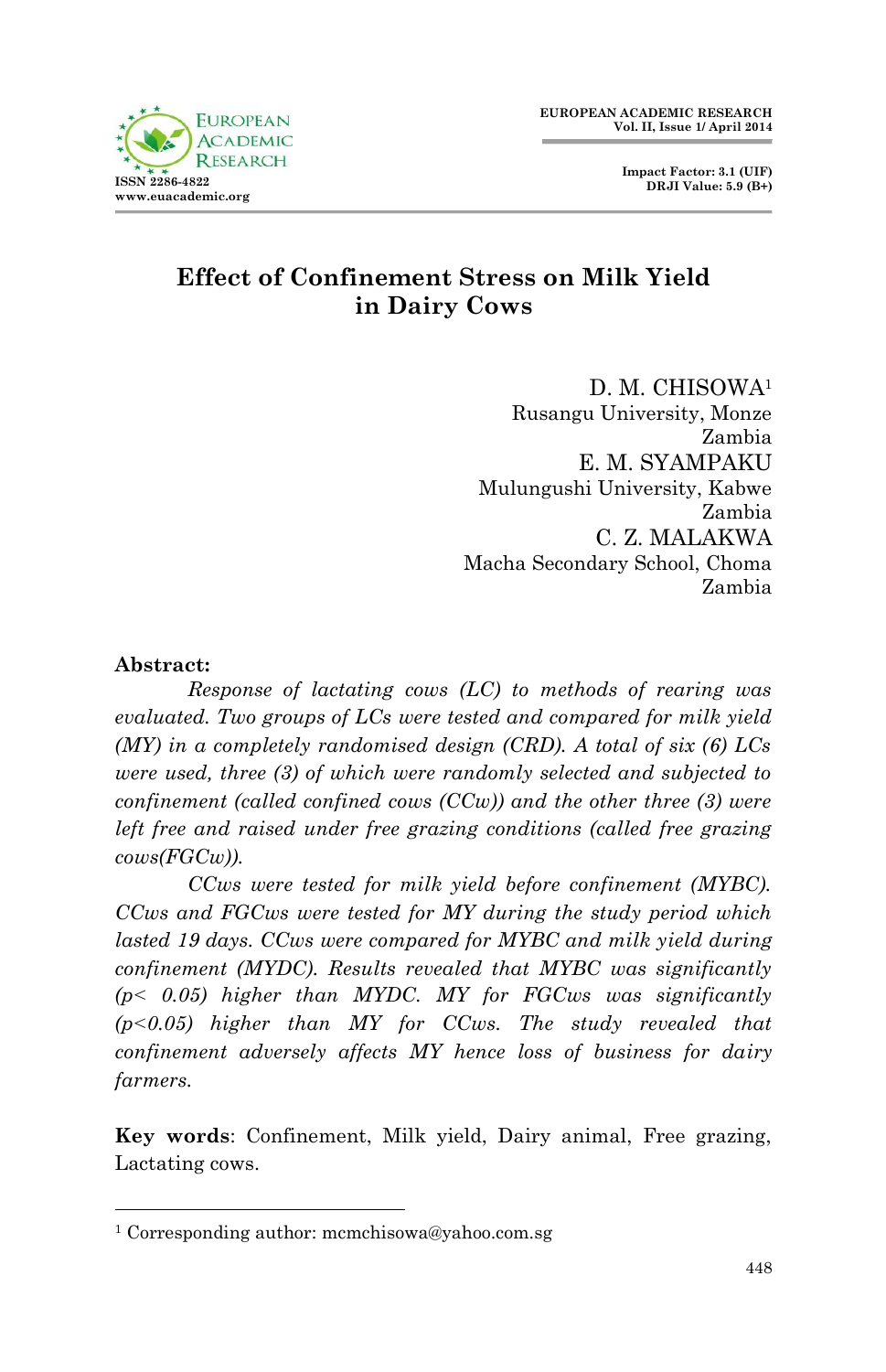## **Introduction**

The dairy sector in Zambia is a viable industry that could contribute to poverty reduction especially in our rural areas. However over the years this sector has been unable to supply the much needed milk with only an annual supply of about 125 million litres. There is a 25% milk deficit in the Zambian market (Magoye Dairy Farmers Case Study 2007). GART (2011), reported that the recommended annual consumption of milk by the WHO and FAO is 200 million litres.

There are a number of challenges that the dairy industry in Zambia faces. These include the high cost of feed, poor infrastructure, lack of breeding programmes at both community and national level, poor breeds of dairy cows, poor management, lack of appropriate dairy technology to increase milk production to mention but a few (MDF Case Study 2007). This calls for intervention from government and would be wellwishers as many small scale dairy farmers do not have the capacity to find solutions to some of these challenges.

Dairying is a dynamic, changing industry that is adjusting to new technologies, price volatility, environmental concerns and a variety of other issues (Muller 2004). Most dairy farms use the grazing system mostly for economic purposes (i.e reduced input costs). A summary of 22 studies and farm management data clearly indicate that grazing results in about \$100 to \$200 advantage on profit per cow per year compared with confined feeding systems. The use of intensive grazing presents challenges to dairy producers and nutritionists. It is also true that supplemental feeding with pasture-based systems is more difficult to manage than with confinement systems basically because of less control of forage component with grazing system which reduces consistency of nutrient intake from day to day. Consequently, milk yield/cow/day can be quite variable and milk yield per cow is often 1700 to 2500kg/cow/year lower than obtained with confinement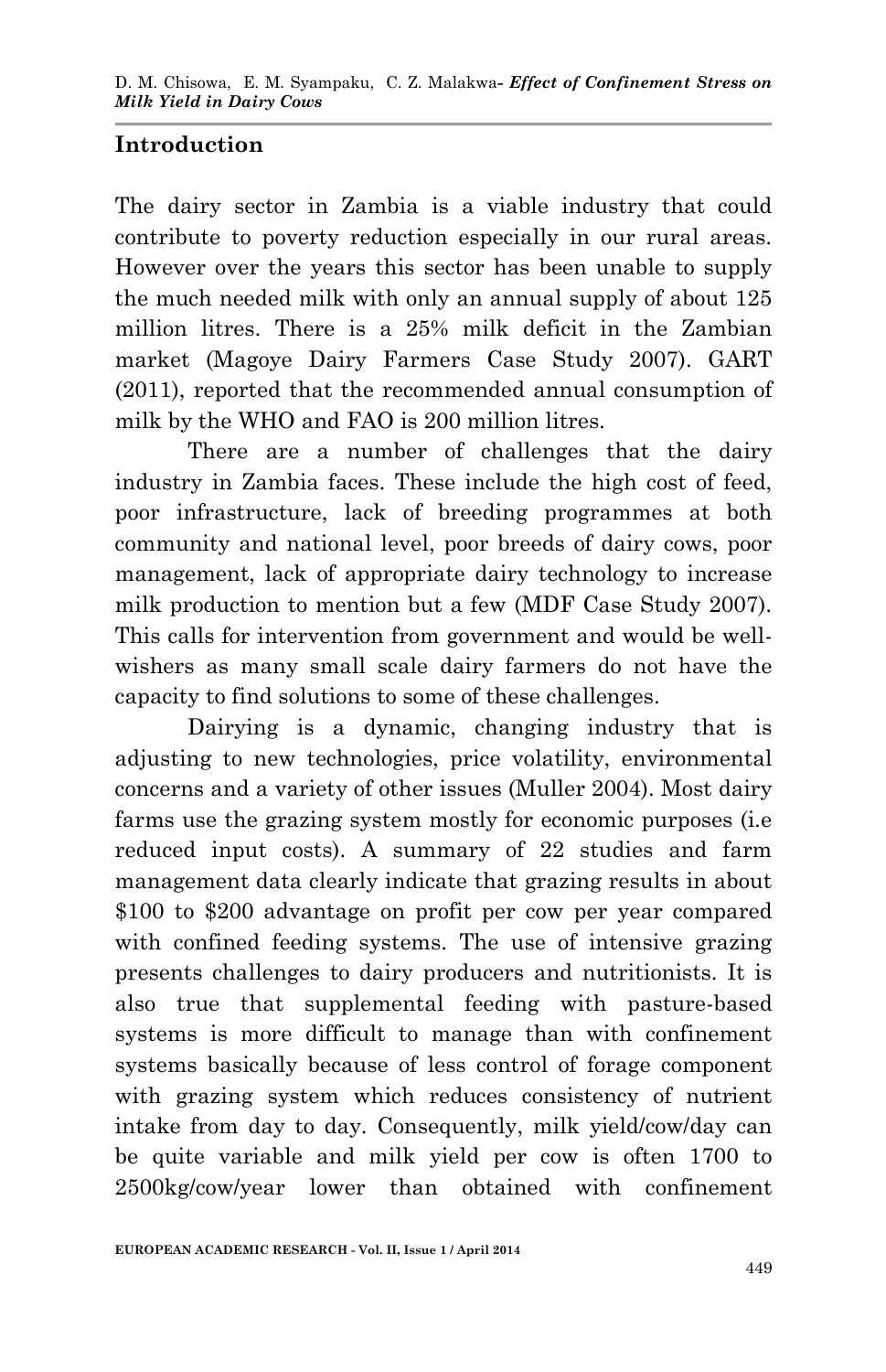systems. Milk production on pasture is economic optimization and not necessarily making the most milk per cow (Muller, 2004).

Milk yield of a cow is influenced by a number of factors. Water is one of the factors which play a very big role in milk production of a cow. GART (2011), indicated that milk contains 87% water. If the animals are not allowed to drink sufficient water, they will not be able to produce good quantity of milk. According to the Agricultural Research Council (ARC, 1980) the equation for water requirement is:

> $I_w = 12.3 + 2.15I_d + 0.73M$ where  $I_w$  = water intake,  $I_d$  = dry matter intake and  $M =$ Live mass

Feed is another essential factor in milk production. It is a source of different nutrients which are essential for maintenance needs and for production in form of meat and milk (GART 2011). Temperature is another influential factor that affects milk production in cows. High temperatures can decrease milk production by as much as 50 percent (National Research Center 1987).

Abate et al 2010 reported that season of calving had no significant effect on milk yield parameters, though persistency correlated negatively with the lactation period and peak yield. These workers further indicated that calving year and calving season must be taken into consideration when evaluating the productivity of cows.

Indoor animals are more comfortable and thus need about 15% less feed per kilogram of protein produced saving still more acres of land for nature and still more carbon left in the soil (Avery 2010).

Though confinement is associated with good health, reduced feed cost and reduced methane production, the question is on whether animals are happy or not and whether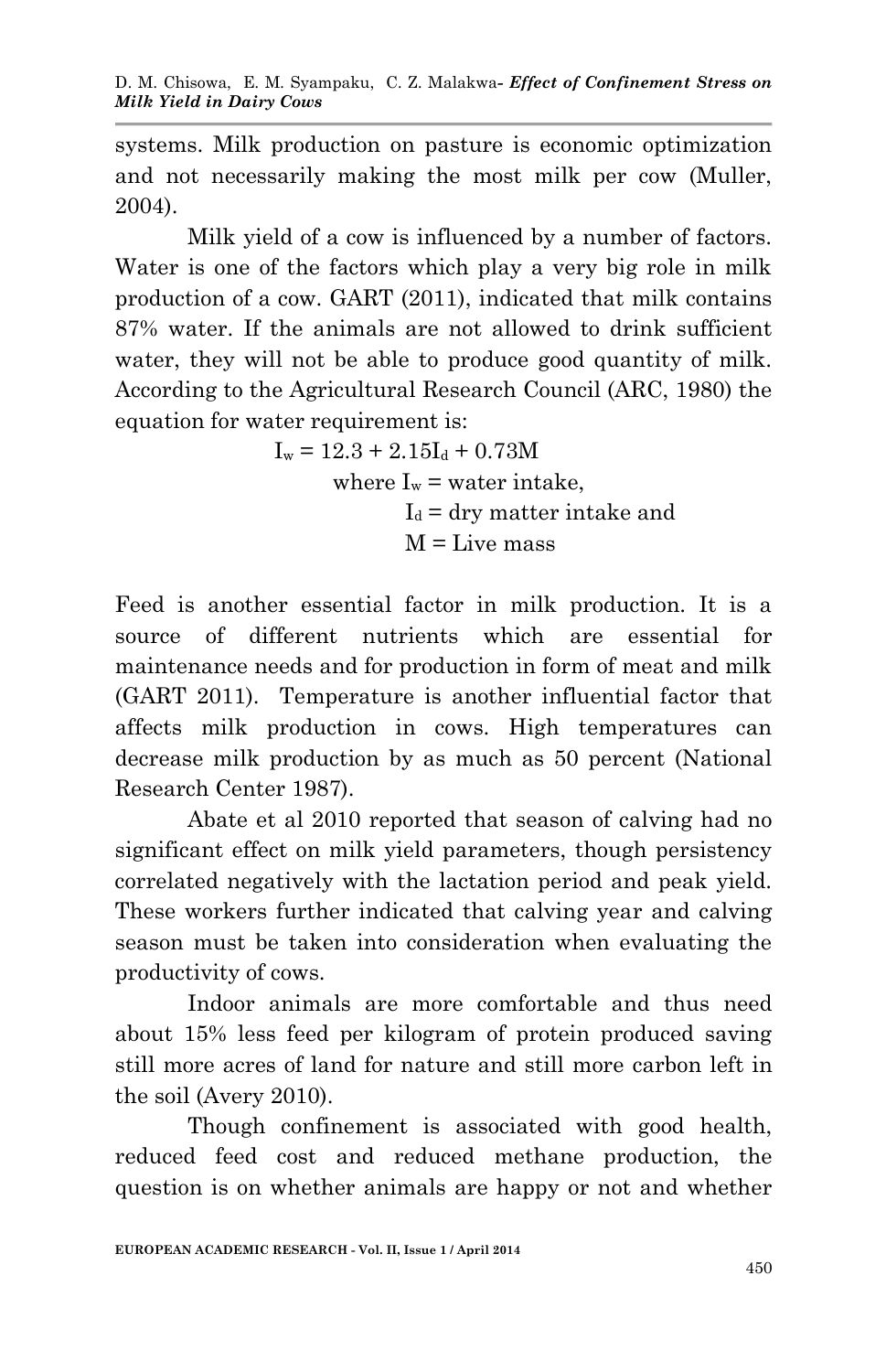microenvironment to which they are subjected conform to species requirement.

Many other factors have been reported to affect livestock performance. Management, lactation turn or age, year and season in which lactation started are the leading environmental factors affecting performance in cattle (Mhamdi 2008). Lactation in dairy cattle also depends on genetic and environmental factors as well as the two way interaction of these factors (i.e G x E interaction). Genetic background, climate, diseases, feeding, year and season of calving have been reported to affect milk production, lactation length and dry period (Mhamdi, 2008). Andersen et al., 2007 observed that the Holstein performed better than Jersey crosses in milk yield under confinement. Average daily intake was 2.2kg/cow less for Jersey crosses than the Holsteins.

It is also important to note that numerous physiological changes occur in the digestive system acid-base chemistry and blood hormones during hot weather, some in response to reduced nutrient intake, but many changes occur as a result of strain in the cow (Lucy et al. 2003).

Outdoors, the birds suffer more from heat, cold, and stress, which retards their weight gain and productivity (Avery and Elam 2003). Indoor animals are more comfortable, and thus need about 15 percent less feed per pound of protein produced, saving still more acres of land for Nature and still more carbon left in the soil (Avery 2010). Dairy animals are considered as biological machines as they consume feed and use as a fuel to produce milk. There are certain changes in environment as well as animal physiology which create stress condition in animals. Stress may be considered as anything that is applied to an animal from an outside source that has an effect on that animal's normal physiological activity. During stress, the performance of dairy animals is reduced (Dubey and Gnanasekar 2008). Yourself (1985) defined stress as magnitude of forces external to the body which tend to displace its system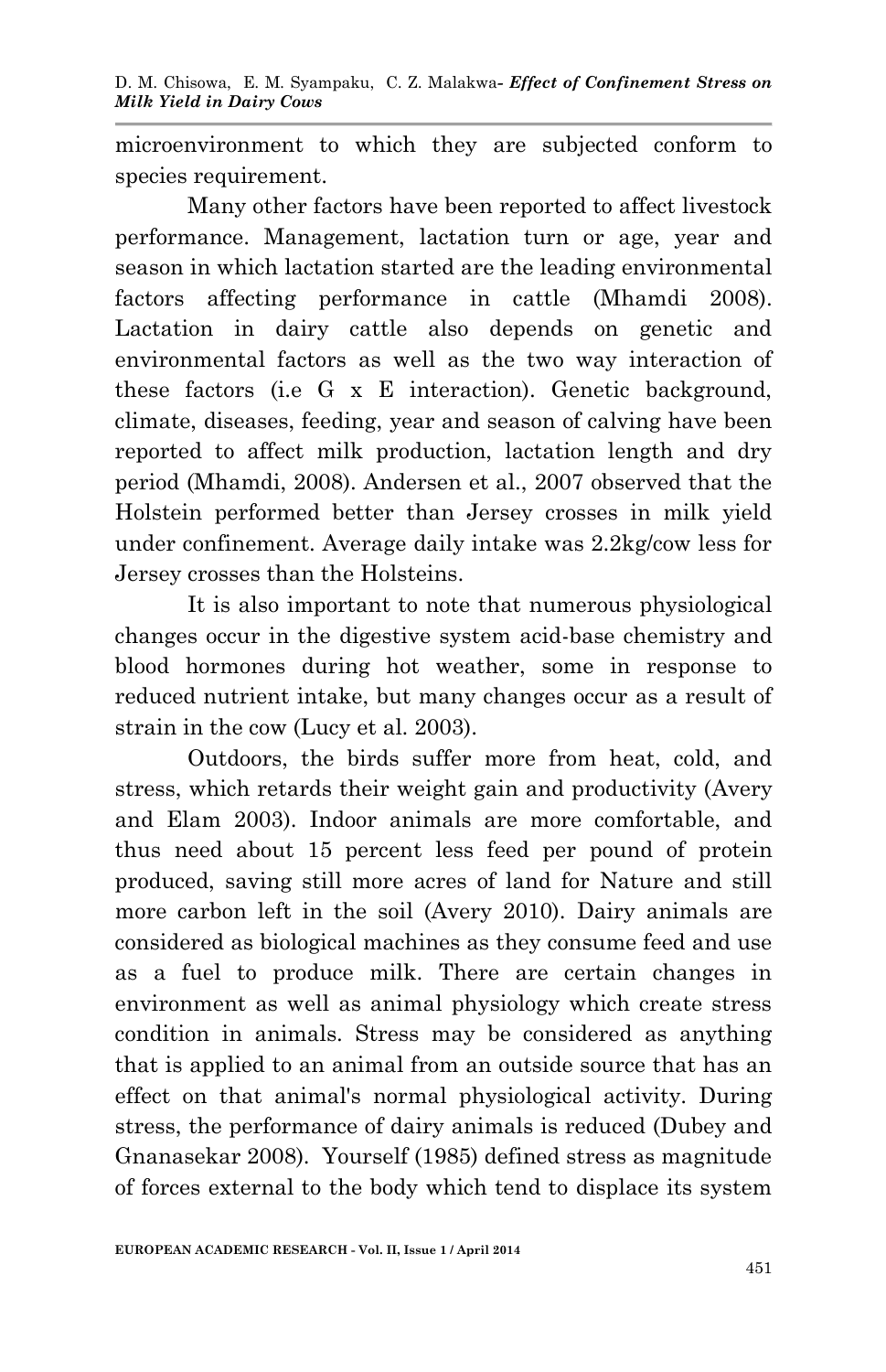from resting or ground state.

The environmental factors have profound effects on the dairy animal's productivity through its effects on growth rate, reproduction and milk production (Stewart 2005). Some rearing methods, such as confinement, end up leading the cow into frustration. Animal psychologists have advanced the assertion that, animals, just like human beings get frustrated and are prone to stress factors. Meanwhile, when a living organism undergoes frustration different chemical substances are released in the system. Some of these chemicals may have an effect on the normal processes that occur in their bodies, for example milk production. The release of such chemicals into the blood may either reduce or completely inhibit such processes.

There is lack of information among small-holder farmers on the relationship between confinement and milk let down in dairy animals. It was against this background that a study was carried out at the Golden Valley Research Trust (GART) in Batoka Southern Province of Zambia and it was specifically designed

(a) To compare the milk yields of confined and free range dairy animals

Harmsworth, Coleman, Barnett, and Borg (2000), confirmed that stress from different sources may negatively affect welfare and productivity in animals. The welfare here would imply good health of the animal. It is however logical to conclude that a health cow will produce more of milk. High disease incidence, reduced fertility, decreased longevity and modification of normal behaviour are indicative of substantial decline in cow welfare. Improving welfare is important as good welfare is regarded by the public as indicative of sustainable systems and good product quality and may also be economically beneficial (Altenacu et al. 2010).

Many people in the livestock industry possess little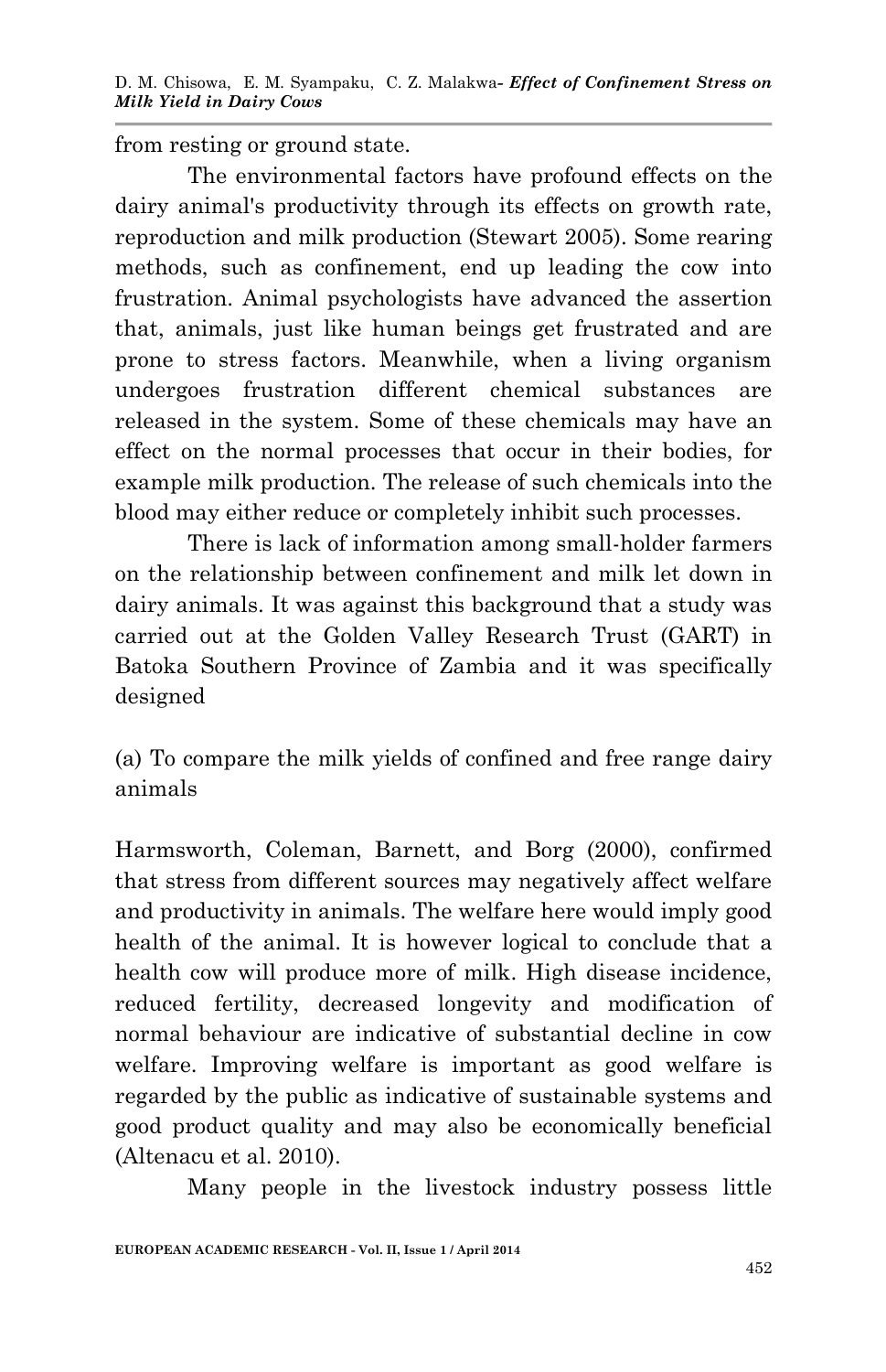understanding of how the livestock confinement system works or appreciate how animals interact with environments. Thus they compound problems rather than contribute to solutions (King, 2010). The Animal Welfare Institute (2011), stated that not only does this prohibit cows from engaging in normal exercise and behaviour, but are unable to groom and their social needs as herd animals are frustrated. This frustration will in turn be manifest in reduction in cow's productivity.

Thicke (2010), noted that the irony of modern confinement is that it is the nature of cows to move about and the nature of grass to stand in one place, but with confinement method of animal production, we have turned it backward and made the cows stand in one place and made the grass move to the cows. The former system is referred to as pastoral farming while the latter is referred to as factory farming. Turning nature backward like that takes a lot of energy, and is only possible when energy is cheap. The aspect of energy comes about because in the houses the animals should have the forage cut and taken to where they are. Thicke further stated that when cows are kept in confinement, the cows' forage has to be mechanically harvested in the field, hauled to the confinement facility, placed in storage, and then mechanically removed from storage each day to feed the cows. And, the cows' manure must be collected into a storage facility from where it eventually must be hauled back to fields and spread. All these operations require fossil fuel energy. This would mean an unnecessary use of energy which the world is striving hard to reduce.

The feeding behaviour of group-housed cows is influenced by management practices at the feed bunk and factors associated with the physical environment. The feeding pattern of group-housed dairy cows is largely influenced by the timing of fresh feed delivery and delivery of fresh feed has a greater impact on stimulating cows to eat than does the return from milking (Botheras 2010).

Delivering fresh feed more frequently improves access to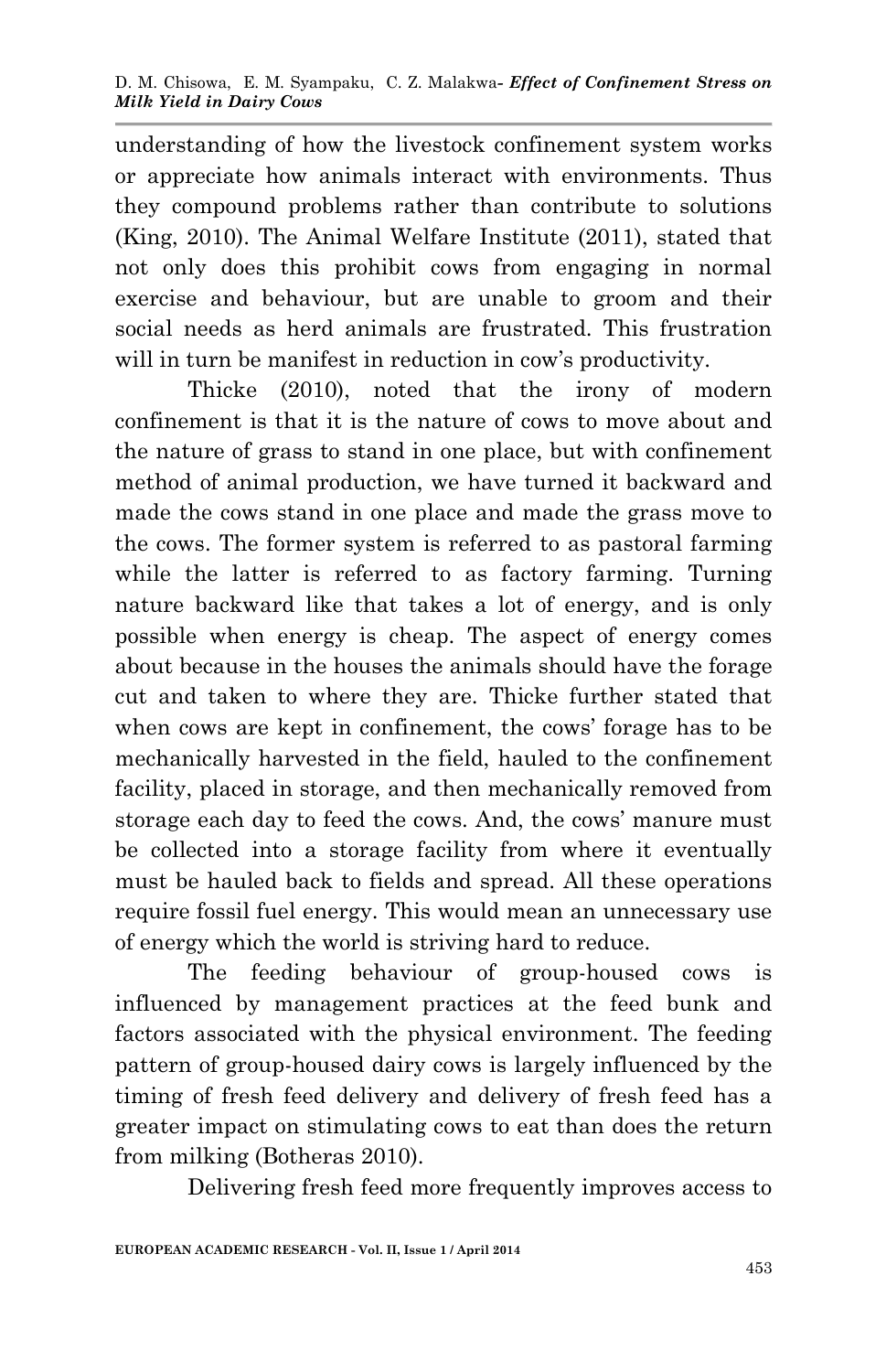fresh feed for all cows and reduces sorting of the TMR. This will potentially reduce variation in diet quality consumed by cows, with benefits for milk production (Botheras 2010).

Combs 2001 observed that a major factor limiting milk production from grazed pasture is low intake. Depies 1994 as cited by Combs 2001, reported that, when compared to confinement based systems, cattle consuming ever excellent quality pastures typically consume as much as 20% less feed dry matter per day as animals feed similar quality forage in confinement facilities.

Thicke (2010) further added that cows living and grazing in their natural environment are healthier than when living under confinement conditions, often on concrete. Also, a diet high in freshly grazed forage is healthier for cows than diets that are normally fed in confinement dairy systems. A cow has a rumen, which is a digestive system that evolved to digest forages. The rumen serves as a fermentation vat for bacteria that can digest the cellulose (which humans cannot digest) of forages. When a cow is fed high levels of corn or other grains as is normal in Concentrated Animal Feeding Operation (CAFO) dairies, the cows are more susceptible to health problems, especially metabolic disorders and foot problems.

Washburn, White and Green (2002), reported that confined cows had 1.8 times more clinical mastitis and eight (8) times the rate of culling for mastitis than cows on pasture.

Conditions in confinement housing are so unnatural and poorly designed that cows are more susceptible to lameness, consistently ranked as one of the most serious welfare problems for cattle (Whay 2011).

Geis (2011) advanced that cows living in confinement dairies live the good life and receive better treatment than most pets. He further pointed out that since weather is always a challenge in livestock production a confinement dairy barn allows the producer to moderate the effects of weather on the cows, something that is impossible in a pasture.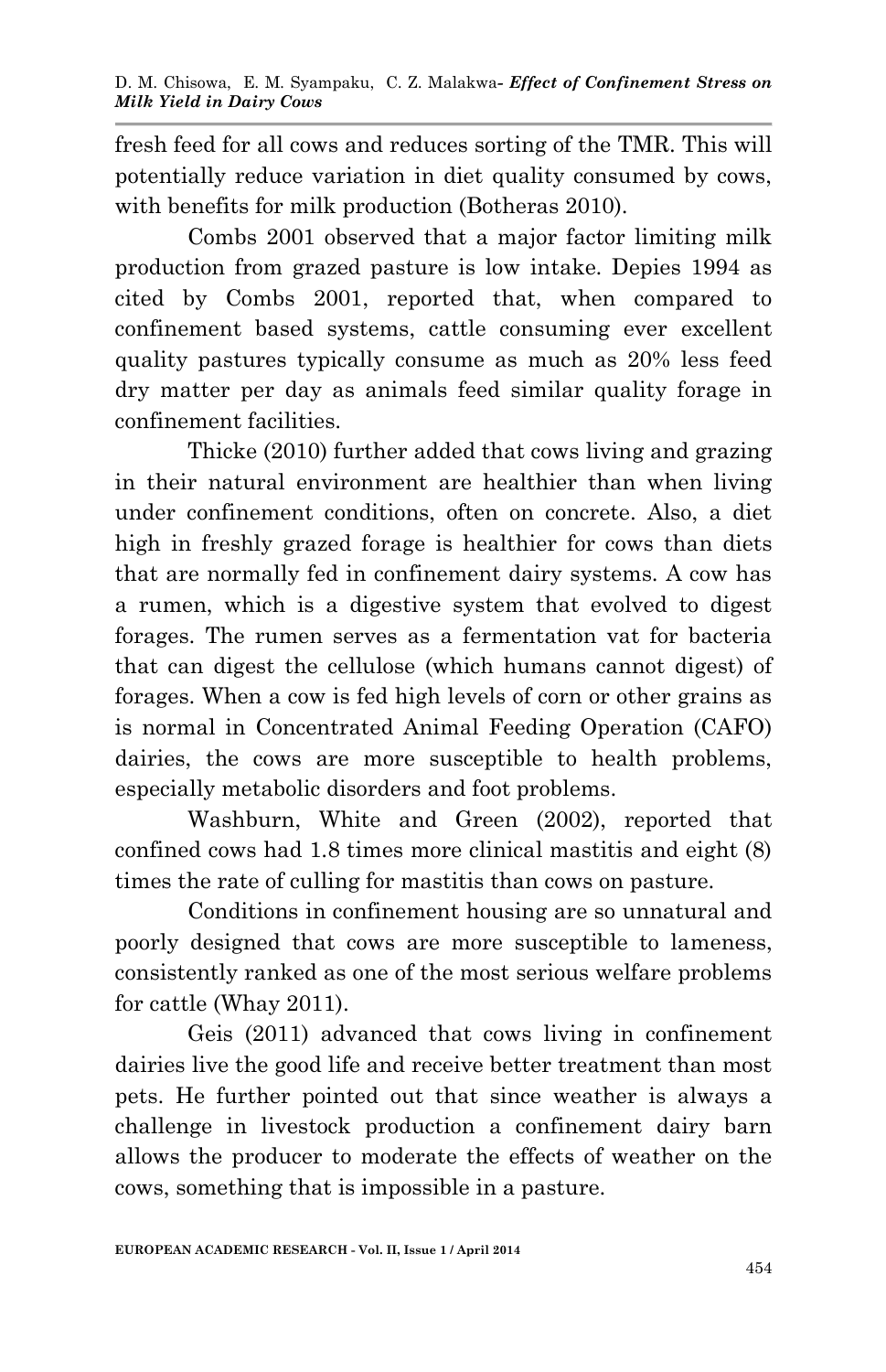D. M. Chisowa, E. M. Syampaku, C. Z. Malakwa*- Effect of Confinement Stress on Milk Yield in Dairy Cows*

A research by the University of Arkansas (2009), revealed that hot summer weather may decrease milk production by as much as fifty (50) per cent. A cow has a temperature range within which its processes function properly and Pike (2011) calls this temperature range the cow's thermoneutral zone ranging from 5- 25 °C. Nutrition and management are the two very important tasks by which we can minimize the loss caused by heat stress. Small corrections in nutrition and management during the summer can give comfort for the cows and more profit to the dairy owners (Dubey and Gnanasekar, 2008).

Intensive dairy systems impose considerable stress on cattle contained within them. In addition to confined environment, cows are regularly exposed to potentially aversive stimuli, such as human contact, milking and veterinary procedures. Stress from such sources may negatively affect welfare and productivity (Hemsworth et al 2000). Regula et al. (2004) showed that loose-housing and regular exercise throughout the year had a positive effect on lameness, teat injuries and lying-down behaviour. Loose-housing systems were generally associated with improved welfare, while welfare of these within the tie stalls was somewhat compromised. The same author also found out that welfare standards varied significantly within husbandry systems, concluding that the management skills of the farmer seemed to be of similar importance to the housing system itself in maintaining welfare standards. Management of stress is particularly important in intensive environment in which welfare is already compromised by confinement and animals are exposed to potential stresses such as human-animal interaction, veterinary procedures and milking.

According to Biasutti 2010, adoption of loose-housing systems in conjunction with stress management techniques could enhance welfare significantly while alteration of housing systems in existing dairies may not be feasible; the strategies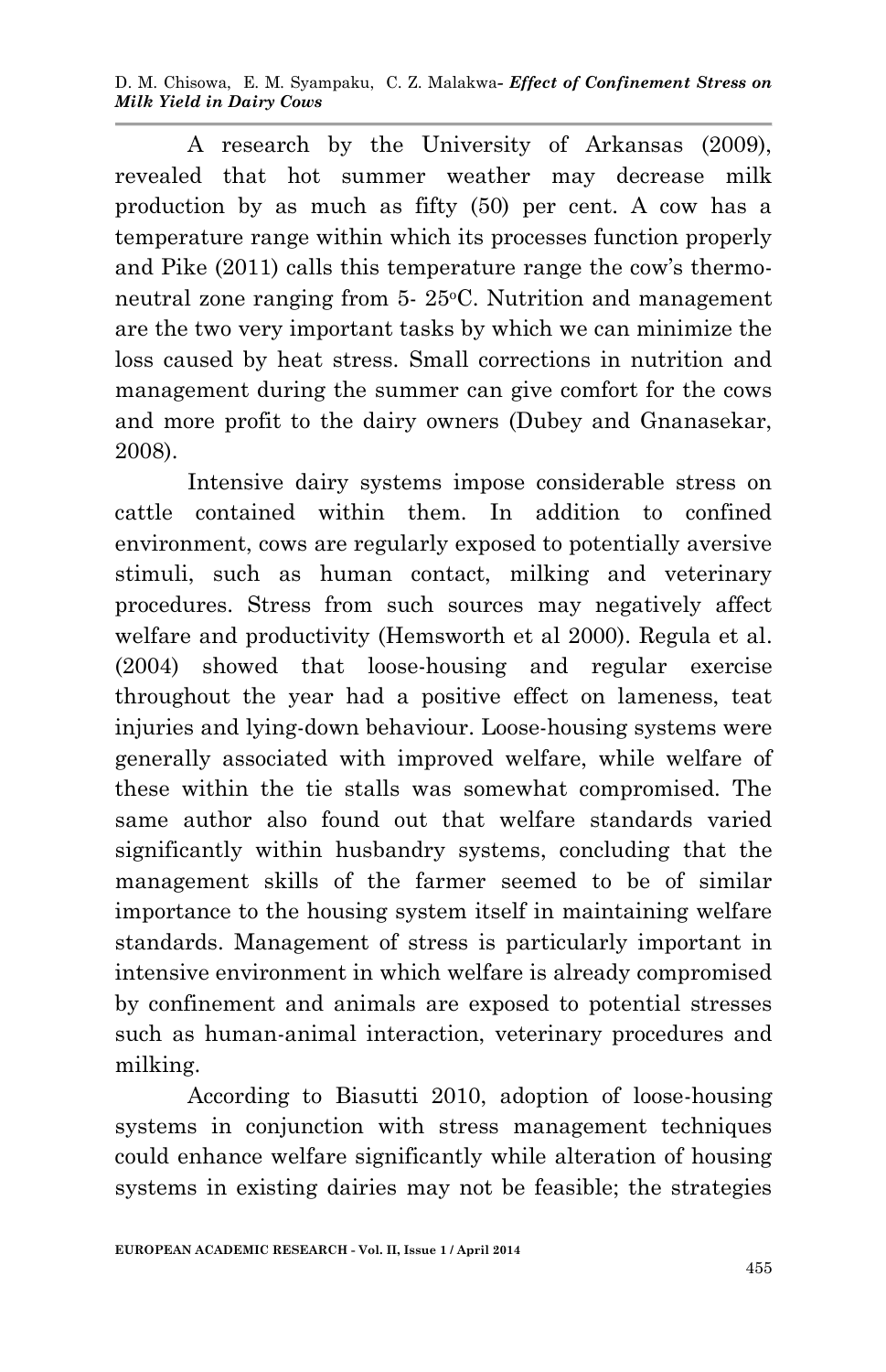for stress management may be applied in any future system and even in highly confined housing may significantly enhance profitability and dairy cow welfare.

| Temperature $(^{\circ}C)$ | Milk yield (ltrs) |
|---------------------------|-------------------|
| 20                        | 26.98             |
| 25                        | 24.99             |
| 30                        | 22.99             |
| 35                        | 18.01             |
| 40                        | 12.02             |

**Source: The National Research Council, 1981**

### **Materials and Methods**

#### **Research site**

The research was conducted at Golden Valley Agriculture Research Trust (GART) in Batoka. Batoka is about 280km from Lusaka and the research institute is situated about 2km from the Lusaka- Livingstone road. It is about 20km from Choma. It lies at an altitude of 1, 275m above sea level and has a mean annual rainfall of  $723.5$ mm. The site lies on latitude  $16^{\circ} 50'$  S and longitude  $27^{\circ}$  04' E. The mean annual temperature is  $8^{\circ}$ C. The soil type is sandy loam (Mochipapa Meteorological Station 2013).

#### **Experimental design**

A Complete Randomized Design (CRD) was used in the research. Six (6) cows were randomly selected from a total of fourteen (14) lactating cows. Further randomization was done to select the three (3) that made the Confined group (CCw) and the three (3) that made the Free grazing group (FGCw). The experimental units were all cross breeds  $F_1$  of Sussex and Friesian and these were experimented on response to confinement in relation to milk yield. The period of observation was thirty eight days.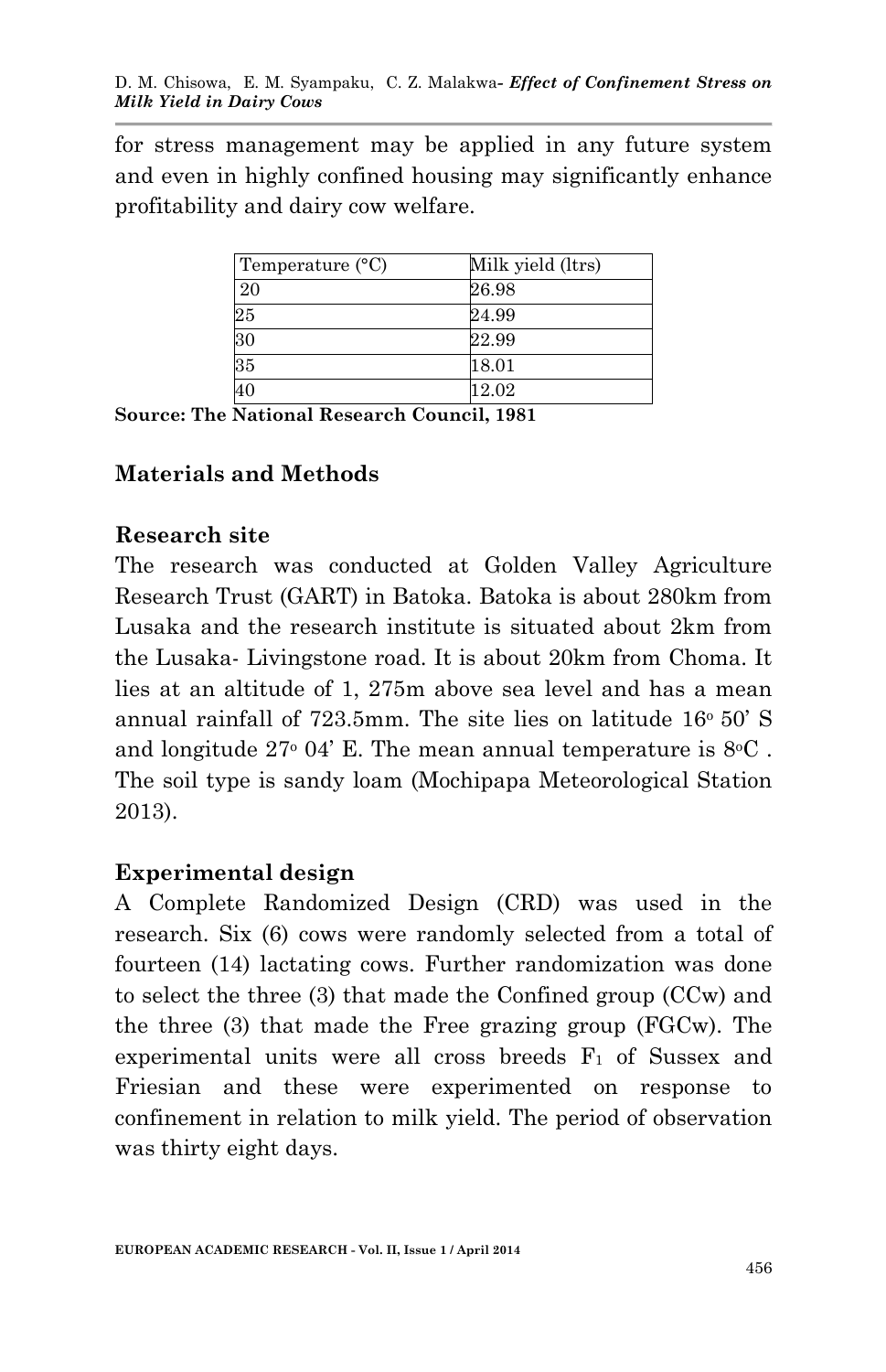### **Housing**

A paddock measuring 10m by 7m was chosen to keep the confined group. A shelter inside this paddock was constructed to offer shelter from direct sunshine as temperature has a bearing on milk yield.

Six (6) lactating cows, all of the same breed, were chosen randomly from the total population by picking lots. The first three (3) were assigned to confinement treatment making up the confined group and were labelled CCws (confined cows). The other three (3) were assigned to free grazing conditions and constituted the free grazing group, labelled FGCws (free grazing cows). Milking was done twice per day, at 05:00 and 13:00. The yields were recorded in tables. The confined animals were enclosed from 29th May up to 18th June 2013 giving a total of nineteen (19) days. Before commencing data collection the confined group was given an adaptation period of nineteen (19).

Data regarding milk yield from the two groups of animals in the first nineteen (19) days was collected and recorded on daily basis.

## **Statistical model**

 $Y_i = \mu + R_i + \varepsilon_i$ where:  $Y_i$  = observed milk yield on the individual cow of the i<sup>th</sup> rearing method μ **= overall mean**  $\mathbf{R}_i$  = effect of the i<sup>th</sup> rearing method

 **εi = random error component**

## **Results**

## **Average Milk Yields of Free Grazing and Confined Cows**

When evaluated across groups average milk yields varied with treatment, with Free Grazing Cows having the highest yield (5.69ltrs) and Confined Cows recording the lowest (3.89) (table 2 and figure 1).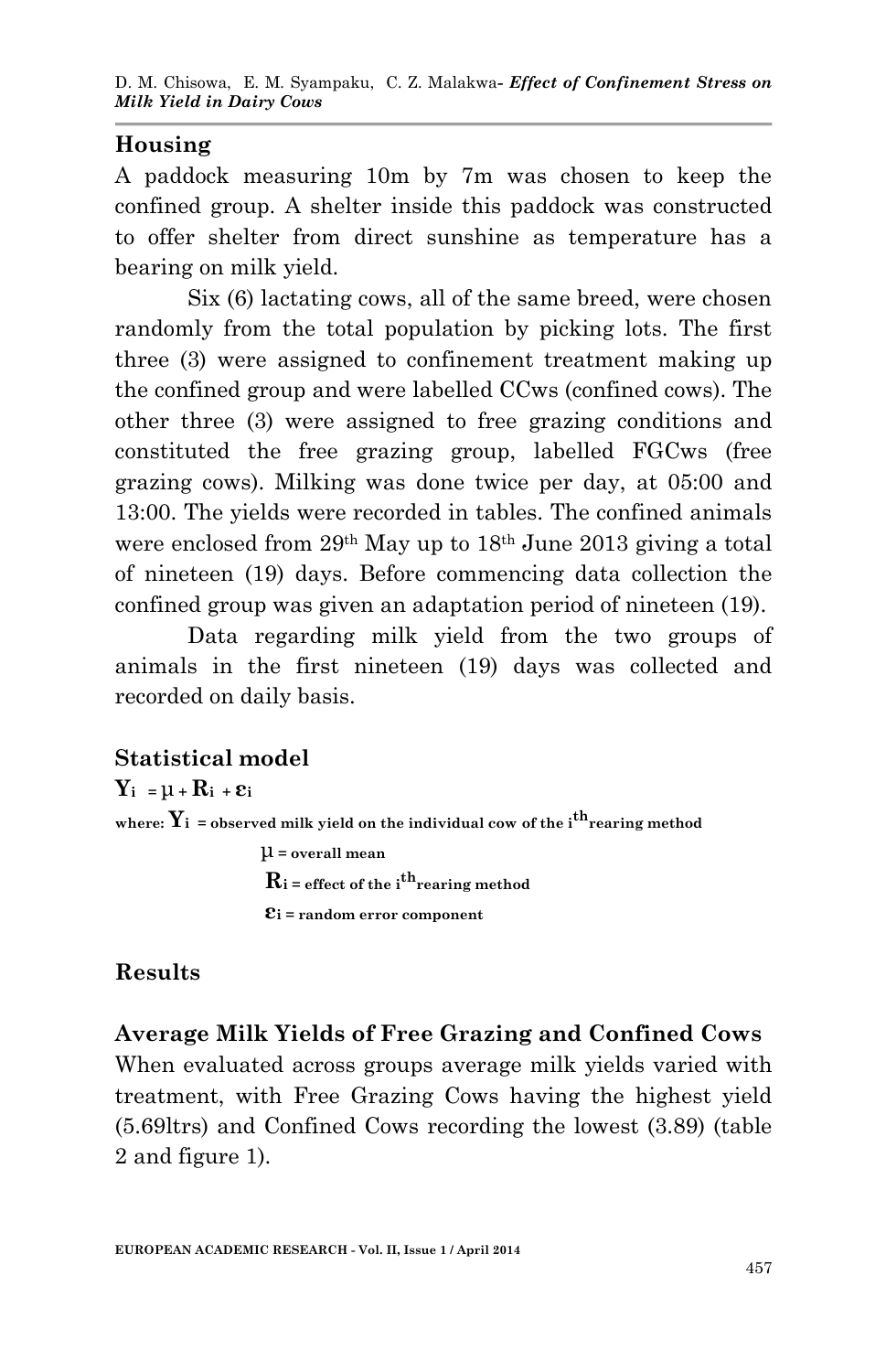#### D. M. Chisowa, E. M. Syampaku, C. Z. Malakwa*- Effect of Confinement Stress on Milk Yield in Dairy Cows*

| <b>DAYS</b>    |                |                |                |                |                |      |                |                |                 |                           |                 |      |      |      |      |                                             |      |                                                    |
|----------------|----------------|----------------|----------------|----------------|----------------|------|----------------|----------------|-----------------|---------------------------|-----------------|------|------|------|------|---------------------------------------------|------|----------------------------------------------------|
| D <sub>1</sub> | D <sub>2</sub> | D <sub>3</sub> | D <sub>4</sub> | D <sub>5</sub> | D <sub>6</sub> | D7   | D <sub>8</sub> | D <sub>9</sub> | D <sub>10</sub> | D11                       | D <sub>12</sub> | D13  | D14  | D15  | D16  | D17                                         | D18  | D19                                                |
| 5.63           | 5.7            | 6.06           | 5.76           | 6.16           | 5.63           | 6.26 | 5.96           | 5.93           | 5.16            | 5.53                      | 5.53            | 5.93 | 5.53 | 5.36 | 5.33 | 5.63                                        | 5.66 | 5.46                                               |
| 4.10           | 4.20           | 4.66           | 4.40           | 4.63           | 4.73           | 4.36 | 4.00           | 4.16           | 3.46            | 3.66                      | 3.66            | 3.76 | 3.50 | 3.46 | 3.50 | 3.46                                        | 3.26 | 2.96                                               |
|                |                |                |                |                |                |      |                |                |                 |                           |                 |      |      |      |      |                                             |      |                                                    |
|                |                |                |                |                |                |      |                |                |                 |                           |                 |      |      |      |      |                                             |      |                                                    |
|                |                |                |                |                |                |      |                |                |                 |                           |                 |      |      |      |      |                                             |      |                                                    |
|                |                |                |                |                |                |      |                |                |                 |                           |                 |      |      |      |      |                                             |      |                                                    |
|                |                |                |                |                |                |      |                |                |                 | <b>FGCw</b><br><b>CCw</b> |                 |      |      |      |      | TOTAL(Y)<br>108.21<br>73.92<br>$Y = 182.13$ |      | MEAN(Y)<br>5.69<br>3.89<br>$\Sigma \bar{Y}$ = 4.79 |

#### **Table 2: Average daily milk yields in litres for Free Grazing and Confined Cows**

 $D = Day$ ,  $CCw = ConfidenceCow$ ,  $FGCw = Cow$  on Free Grazing,

Mean milk yields for the two treatments were significantly  $(p<0.05)$  different (table 3).

| Source               | df | <b>SS</b> | ms    | $\mathbf{F}.\mathbf{Cal}$ | $\mathbf{F}$ <sub>tab</sub> |
|----------------------|----|-----------|-------|---------------------------|-----------------------------|
| Total                | 37 | 37.14     |       |                           |                             |
| $\operatorname{Trt}$ |    | 30.94     | 30.94 | $182*$                    | 4.08                        |
| Error                | 36 | 6.2       | 0.17  |                           |                             |

**Table 3: Analysis of Variance Table for milk yields**

\*means are significant,  $CV = 20.91\%$ 



**EUROPEAN ACADEMIC RESEARCH - Vol. II, Issue 1 / April 2014**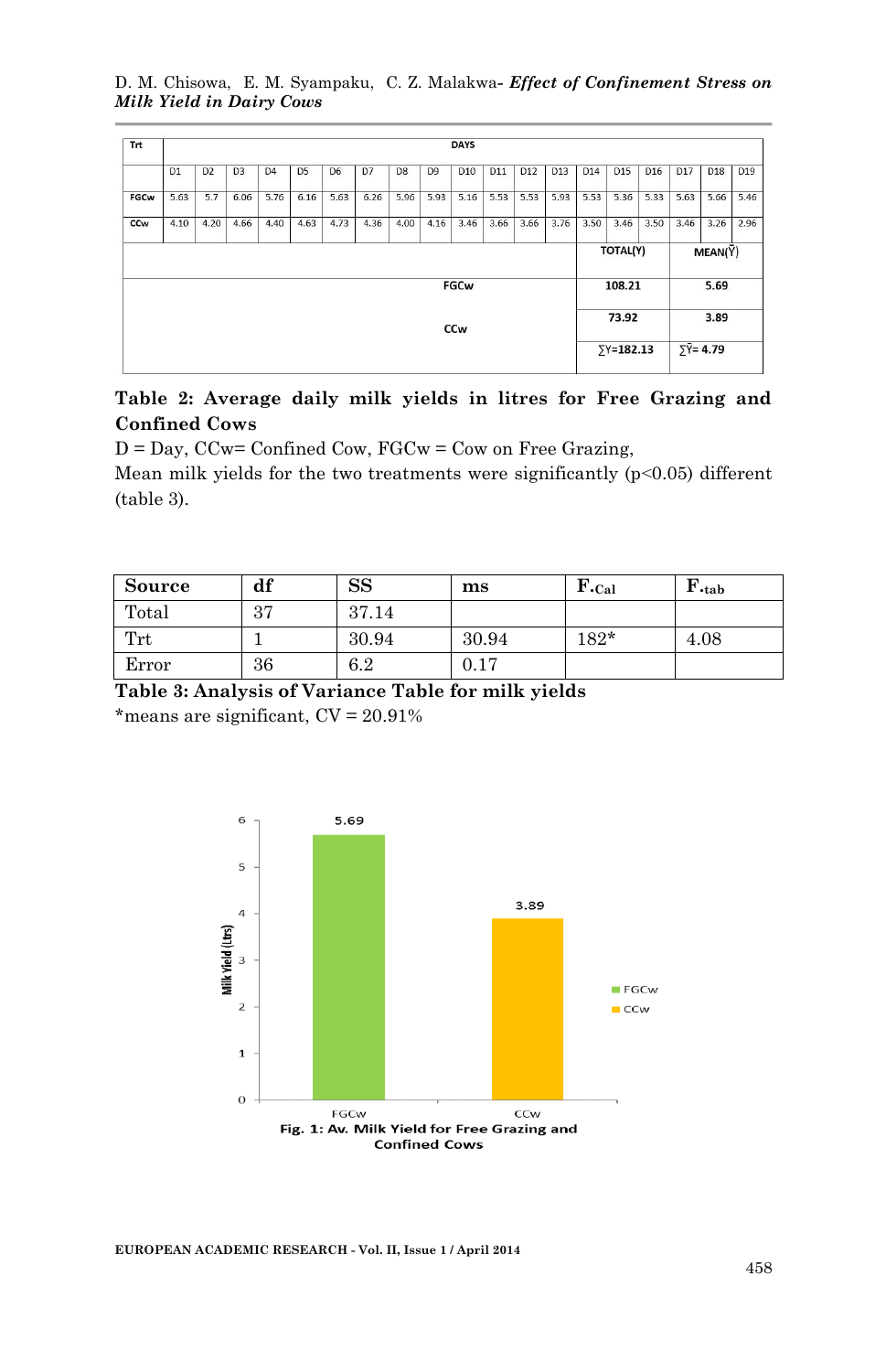

## **Milk yields of Confined Cows before and during Confinement**

Average milk yields before and during confinement varied with a higher value (4.82ltrs) observed before confinement (Table 4).

| Trt                  |              |                |                |                |                |                |      |                |                | <b>DAYS</b>     |             |                 |                             |                   |                 |                 |      |      |      |
|----------------------|--------------|----------------|----------------|----------------|----------------|----------------|------|----------------|----------------|-----------------|-------------|-----------------|-----------------------------|-------------------|-----------------|-----------------|------|------|------|
|                      | $\mathbf{1}$ | D <sub>2</sub> | D <sub>3</sub> | D <sub>4</sub> | D <sub>5</sub> | D <sub>6</sub> | D7   | D <sub>8</sub> | D <sub>9</sub> | D <sub>10</sub> | D11         | D <sub>12</sub> | D13                         | D14               | D <sub>15</sub> | D <sub>16</sub> | D17  | D18  | D19  |
| <b>MYBC</b>          | 5.33         | 4.83           | 5.13           | 5.1            | 5.1            | 5.2            | 5    | 4.9            | 4.76           | 4.83            | 5.13        | 4.5             | 4.46                        | 4.43              | 4.43            | 4.36            | 4.53 | 4.33 | 5.16 |
| <b>MYDC</b>          | 4.1          | 4.2            | 4.66           | 4.4            | 4.63           | 4.73           | 4.36 | 4              | 4.16           | 3.46            | 3.66        | 3.66            | 3.76                        | 3.5               | 3.46            | 3.5             | 3.46 | 3.26 | 2.96 |
|                      |              |                |                |                |                |                |      |                |                |                 |             |                 | <b>TOTAL</b><br><b>MEAN</b> |                   |                 |                 |      |      |      |
| <b>MYBC</b><br>91.51 |              |                |                |                |                |                |      |                |                |                 |             | 4.82            |                             |                   |                 |                 |      |      |      |
| <b>MYDC</b>          |              |                |                |                |                |                |      |                |                |                 |             | 73.92           |                             |                   | 3.89            |                 |      |      |      |
|                      |              |                |                |                |                |                |      |                |                |                 | $5Y=165.43$ |                 |                             | $5\bar{Y} = 4.35$ |                 |                 |      |      |      |

#### **Table 4: Milk yield before and during confinement (Ltrs)**

 $D = Day$ , MYBC= Milk Yield before Confinement, MYDC = Milk Yield during Confinement

Average milk yields before and during confinement were 4.82ltrs and 3.89ltrs respectively (Table 4 and Fig 3). Mean milk yields for the confined group before and during confinement were significantly (p˂0.05) different (Table 5).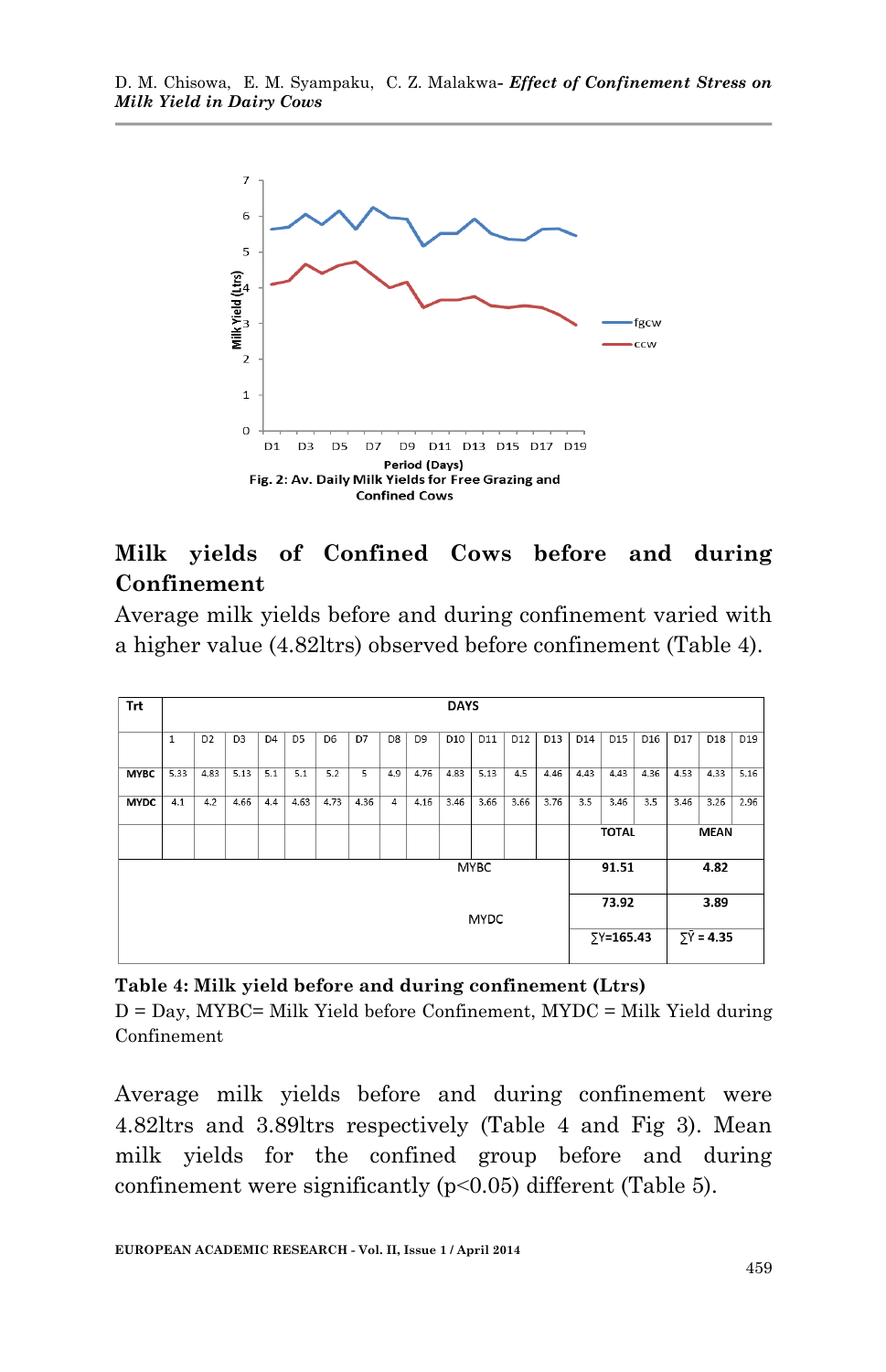| Source               | df | $_{\rm SS}$ | $\mathbf{ms}$ | F.Cal    | <b>F.tab</b> |
|----------------------|----|-------------|---------------|----------|--------------|
| Total                | 27 | 14.89       |               |          |              |
| $\operatorname{Trt}$ |    | 8.14        | 8.14          | $43.29*$ | 4.12         |
| Error                | 36 | 6.75        | 0.188         |          |              |

```
Table 5: Analysis of Variance Table for milk yields
```
\*means are significant,  $CV = 14.6\%$ 



Fig. 3: Av. Milk yield in litres before and during confinement



**Figure 4: Milk yields for the confined group before and during confinement**

### **Discussion**

Milk Yield before Confinement (MYBC) ranged from 4.33 ltrs to

**EUROPEAN ACADEMIC RESEARCH - Vol. II, Issue 1 / April 2014**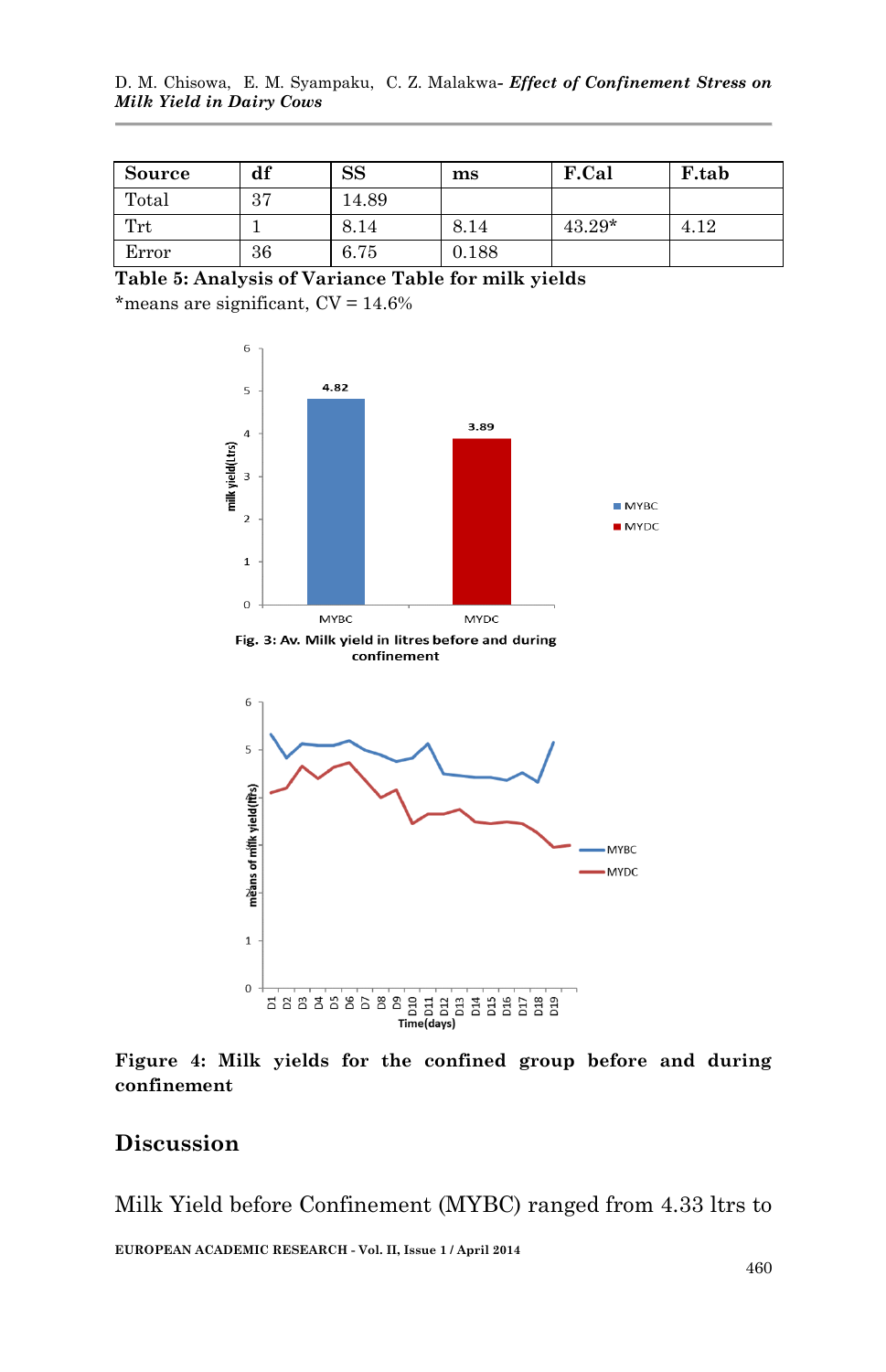5.33 ltrs with an average of 4.82 litres (SE=  $\pm$ 0.15) while Milk Yield during Confinement (MYDC) ranged from 2.96 to 4.76 litres with an average of 3.89 litres (SE= $\pm$ 0.15) (Table 3). The two means differed significantly (p˂0.05) indicating the

average effect of confinement on milk yield in dairy animals.

In this study the same group of animals performed better in terms of milk yield when on free range. There was a general decline in milk yield when the same group was subjected to confinement. These results are in agreement with those reported by Harmsworth et al, 2000 who reported that stress from different sources may negatively affect the welfare and productivity of animals.

Milk yield for free grazing cows ranged from 5.16 to 6.26 ltrs per day with an average of 5.69ltrs (SE=±0.23). Milk yield among confined cows ranged from 2.96 to 4.73 litres with a mean of 3.89 litres (SE=±0.23). The two means differed significantly (p<0.05), reflecting superiority of free grazing method in milk yield over confinement method (table 2).

## **Conclusion**

Results of this research show that method of rearing has an effect on milk yield of a dairy cow. This research has revealed that confining dairy cows leads to reduced milk yield. This means that confinement is a form of stress which affects the normal physiological processes among them hormone levels, milk secretion and milk let down. Lack of exercises, reduced variability of feed composition, temperature levels and deprivation of socialization are some of the factors that are associated with confinement which contribute to stress levels.

It would, however, be recommended that further research be carried out involving other breeds to see how they would perform in confinement. This particular research used the Batoka cross which is a cross of Sussex and Friesian. A further research should be carried out to ascertain whether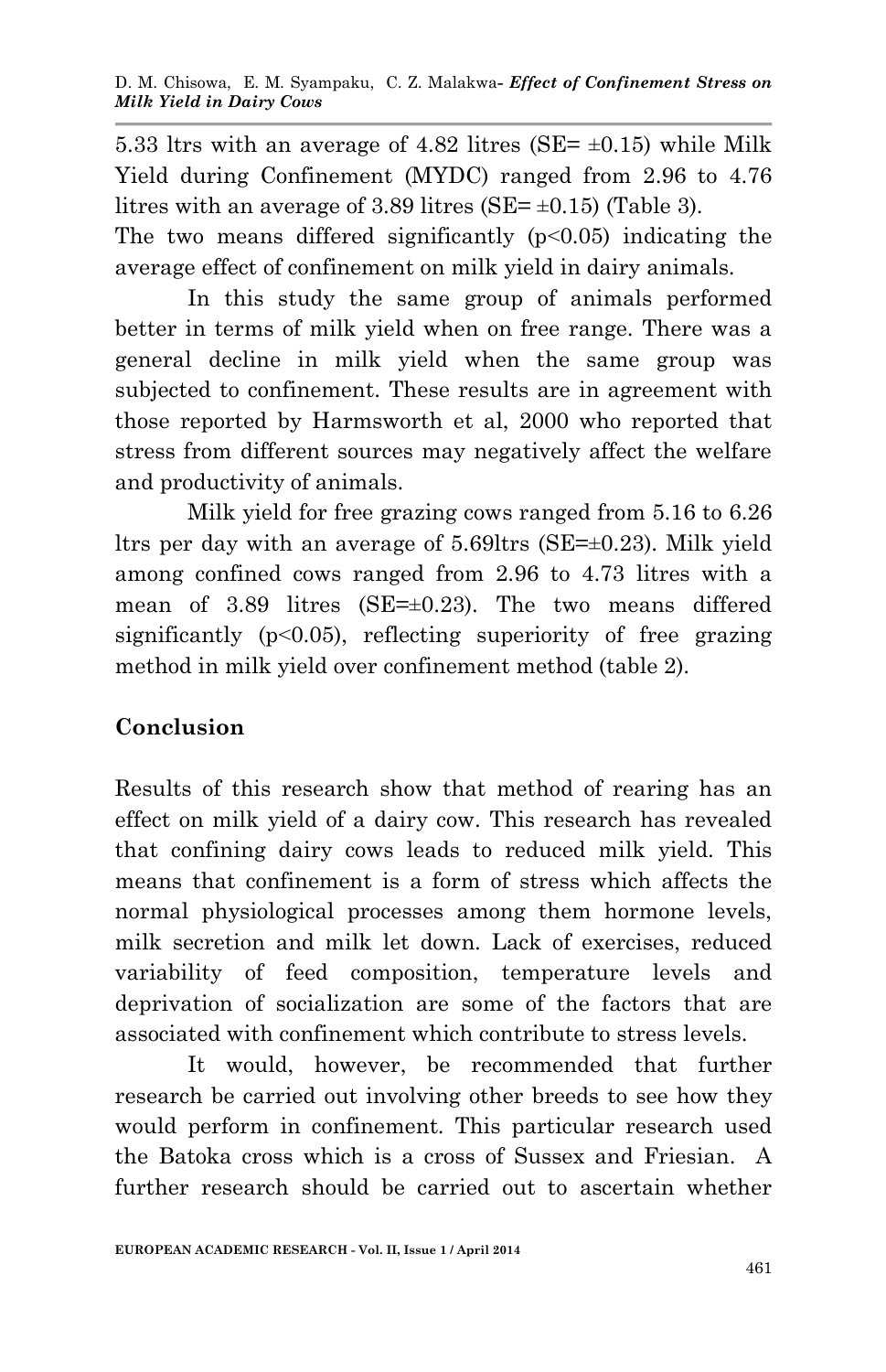confined animals adapt after some time and if the milk yield improves. This could be done by increasing the adaptation period beyond what was used in the present study.

### **BIBLIOGRAPHY:**

- Abate, A. L., Atta, M. and Anthony, R. N. 2010. *Seasonal Variation of Milk Persistency of Kekana x Friesian Crossbred Dairy Cows under Confinement Feeding in a hot environment.* Khartoum, Sudan: ISISnet Publishers.
- Agricultural Research Magazine. 2011. "Putting Dairy Cows Out to Pasture: An Environmental Plus."
- Anderson, T., Shaver, R., Bosma, P. and Deboer, V. 2007. "Performance of Lactating Jersey and Jersey-Holstein crossbred versus Holstein cow in Wisconsin Confinement Dairy Herd." *Professional Animal Scientist* 23(5): 541- 545.
- Avery, T. D. and Elam, T. 2003. *Confinement Farming a Boon to the Third World.* Centre for Global Food Issues, U.S.A.
- Avery, D. T. (2010). Confined livestock better for the planet. http://www.burstnet.com.
- Biasutti, S. 2010. "Intensive dairy systems: health implications of confined housing and the influence of stress management on welfare."
- Botheras, A. N. 2010. "The Feeding behaviour of Dairy Cows: Considerations to improve Cow Welfare and Productivity." Department of Animal Sciences, Ohio State University, USA.
- Combs, K. D. 2001. "Feeding High Production Cows on Pasture." *Pasture Management*. Babcock Institute, University of Wisconsin, Mudson, USA.
- Das, K. S. and Das, N. 2004. "Pre-partum udder massaging as a means for reduction in fear in primiparous cows at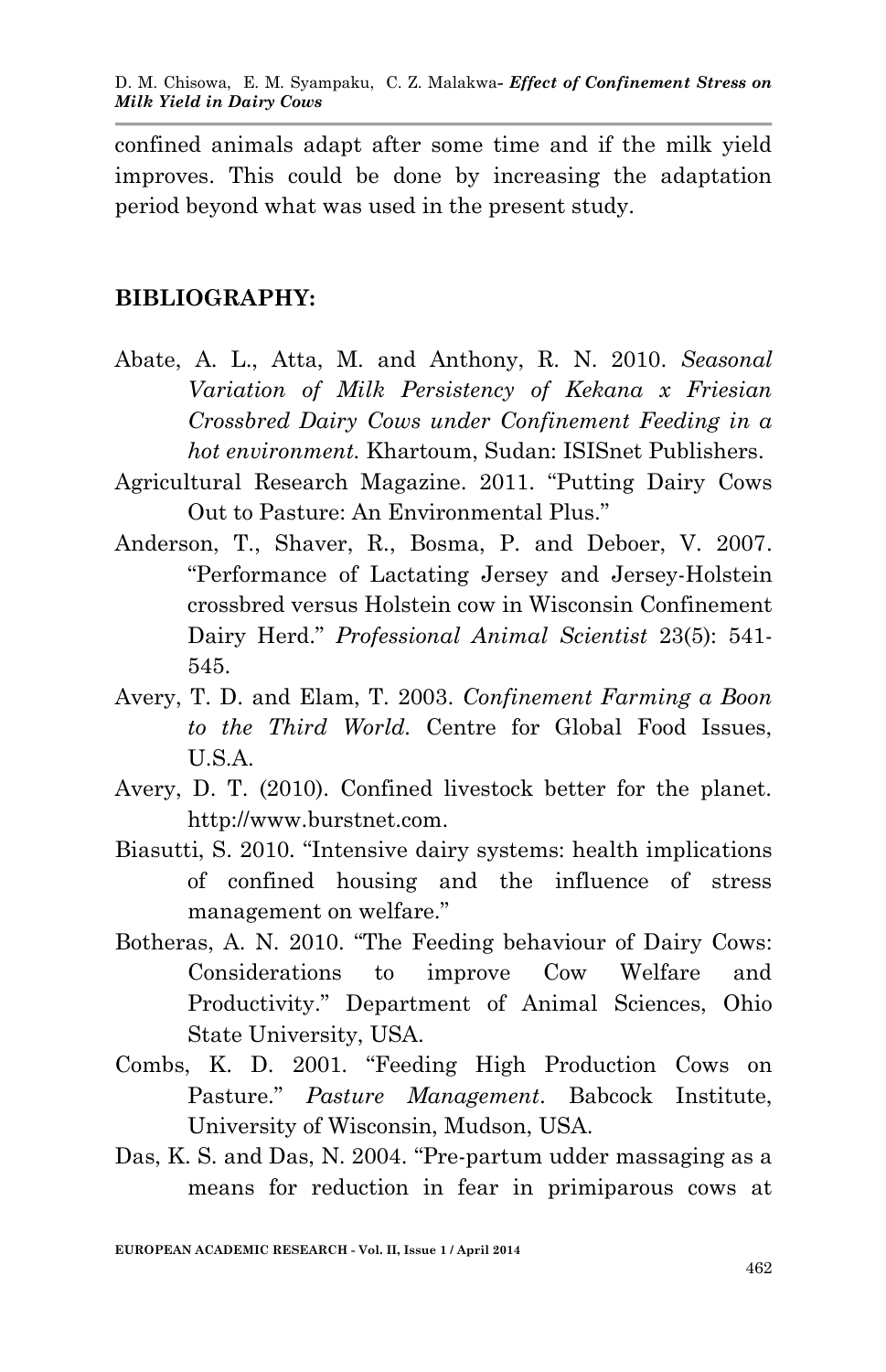milking." *Appl. Anim. Behav. Sci*. 89: 17-26.

- Dubey, D. K. and Gnanasekar, R. 2008. "Heat Stress in Dairy Animals: Causes, Consequences and Possible Solutions."
- Geis, J. 2010. "Dairy farm enclosures keep cows healthier happier than most pets." *Nebraskan Daily.*
- Hemsworth, P. H., Coleman, G. J., Barnett, J. L. and Borg, S. 2000. "Relationship between human – animal interactions and productivity." *J. Anim. Sci*. 78: 2821- 2831
- King, G. 2010. *Animals and Environments.* University of Guelph.
- Lucy, C. M., Garverick, A. H. and Spiers, E. D. 2003. "Stress in Dairy Animals/Management Induced Stress in Dairy Cattle Effects on Reproduction."
- Mhamdi, N., Bouallegue, M., Frouja S., Ressaissi, Y., Brark, S. and Hamoud, B. M. 2008. "Effects of Environmental Factors on Milk Yield, Lactation Length and Dry Period in Tunisian Holstein Cows."
- Mulenga, A., Uwishaka, J. S., Lombardt, I. 2007. "The Capacity of small scale farmers to influence the economic Partnership Agreement Negotiations*:* A Case of Magoye Smallholders Dairy Farmers Cooperative."
- Muller, D. L. 2004. "Pasture-Based Systems for Dairy Cows in the United States." Animal Science Academic Department. *Journal of Dairy Science.*
- Oltenacu, A. P. and Broom, M. D. 2010. "The impact of genetic selection for increased milk yield on the welfare of dairy cows." *Universities Federation for Animal Welfare* 19(S): 39-49. Oklahoma State University, OK, USA.
- Pandey, G*.* S. and Voskuil, G. C. J. 2011. *Manual on Improved feeding of dairy cattle by Smallholder Farmers*. GART Yearbook.
- Regula, G., Danuser, J., Spycher, B., and Weschler, B. 2004. "Health and welfare of dairy cows in different husbandry systems in Switzerland." *Prev. Vet. Med*. 66: 247-264.